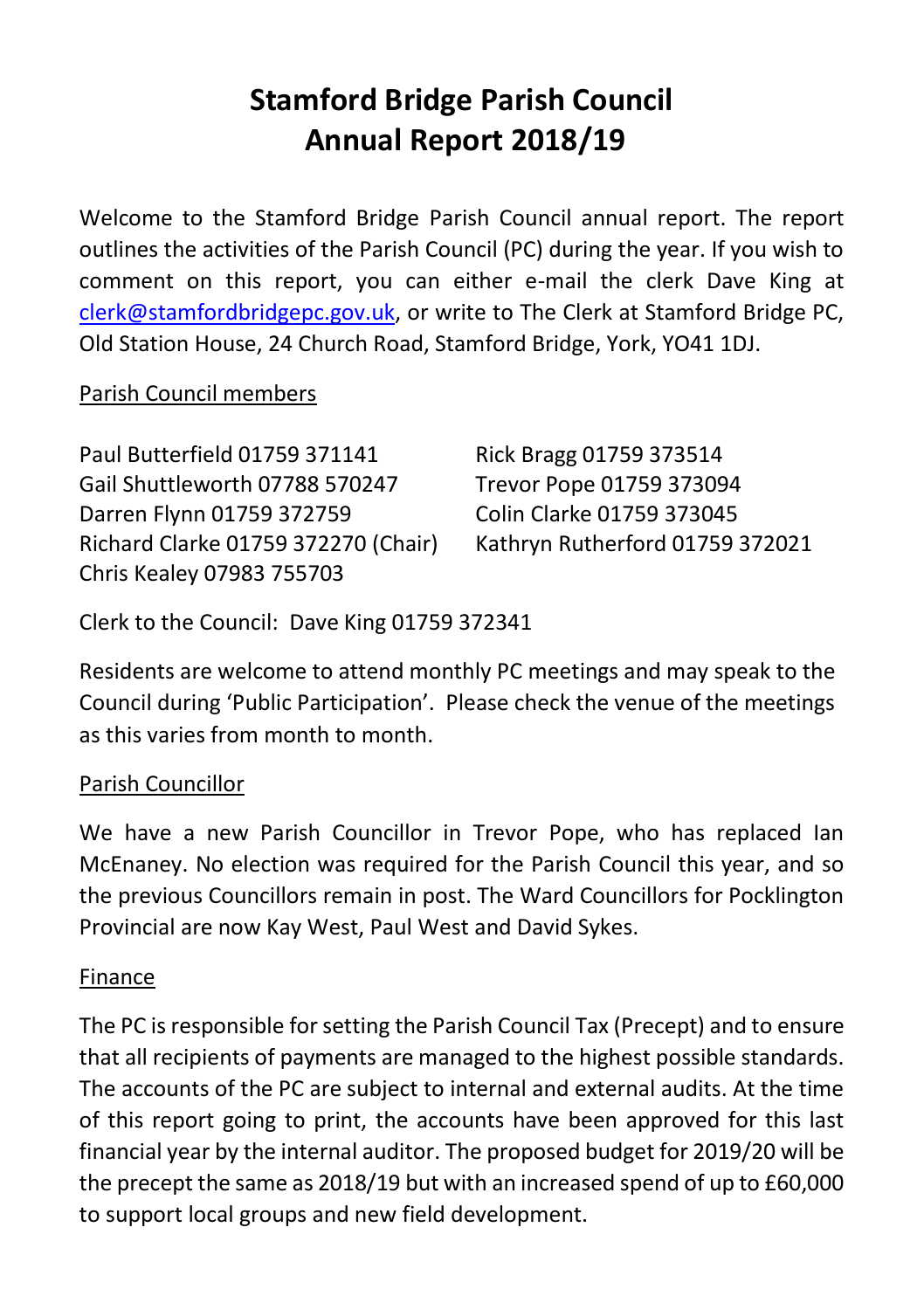# Summary of Receipts and Payments year ending 31<sup>st</sup> March 2019

| Receipts                 |            | Payments                       |            |
|--------------------------|------------|--------------------------------|------------|
| Balance b/f              | £70,636.34 | Employment                     | £18,281.16 |
| Precepts                 | £55,000.00 | Office costs                   | £3,454.85  |
| Misc. receipts           | £130.00    | Professional fees              | £2,986.84  |
| VAT Refund               | £1,221.93  | Training & Travel              | £636.80    |
| PWLB (Car Park) Loan     | £24,975.00 | Loan Repayment                 | £1,566.62  |
| Hague and Dixon (refund) | £65.10     | <b>Street lights</b>           | £376.06    |
| Tea Party                | £257.00    | Square Christmas               | £2,590.43  |
|                          |            | <b>Annual Donations</b>        | £7,605.98  |
|                          |            | Parish Paths                   | £555.00    |
|                          |            | Events & Room Hire             | £999.10    |
|                          |            | Precept projects               | £5,095.86  |
|                          |            | <b>Equipment Maintenance</b>   | £1,336.95  |
|                          |            | Purchase of Dresser Trust land | £46,500.00 |
|                          |            | <b>VAT</b>                     | £1,339.52  |
|                          |            | Balance c/f                    | £58,960.20 |
|                          |            |                                |            |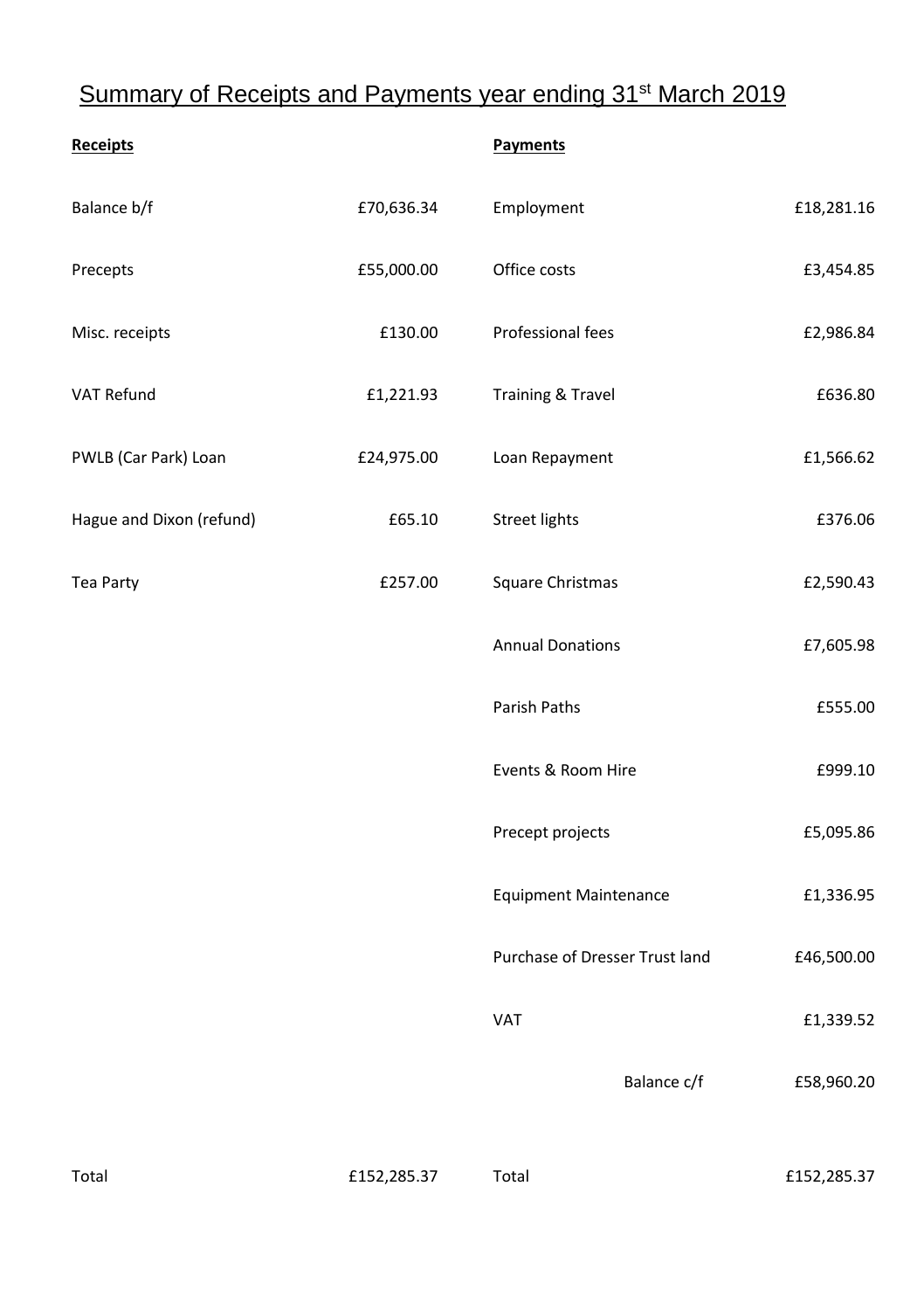## Planning Update

Gleeson Developments have applied for outline planning permission for 96 dwellings on land south of the A166, behind the David Wilson Homes. The Parish Council have strongly objected to this development. Also, the Parish Council and many residents have objected strongly to the planned new "category C" prison at Full Sutton. The PC have particularly objected to the prison with regard to size and accessibility.

#### Projects around the village

The Parish Council has purchased land behind the Viking Road public car park, which was offered for sale by the Dresser Trust. This land will be used as an overspill car park and for village events. The area will be tidied up and new double metal gates installed.

The councillors collected over 600 signatures as part of the possibility of changing the Parish boundary. This would bring the Avant housing estate into Stamford Bridge. It could also extend the boundary towards Low Catton – this is still ongoing.

## Grant

The Parish Council regularly gives grants to local groups. A £600.00 grant was given to the Stamford Bridge in Bloom group for the annual cost of spring and autumn planting and hanging baskets around the village. £300.00 was given to the Heritage Society and £100.00 to John Brown for the distribution of leaflets to stop scams. £500.00 was given to support the summer fair and £400.00 for Remembrance Day celebrations. We also support The Link with a monthly Parish Council advert. £60.00 was granted to replace defibrillator pads and the PC have taken over financial responsibility for these with Jenny Harris as guardian.

The Parish Council also helped the Swimming Pool with a grant of £2,500, this being 50% of the cost of a new Chemical Controller plus £3000 p.a. towards extra maintenance costs. The PC has also agreed to pay the five hours per week cost of the pool cleaner's wages.